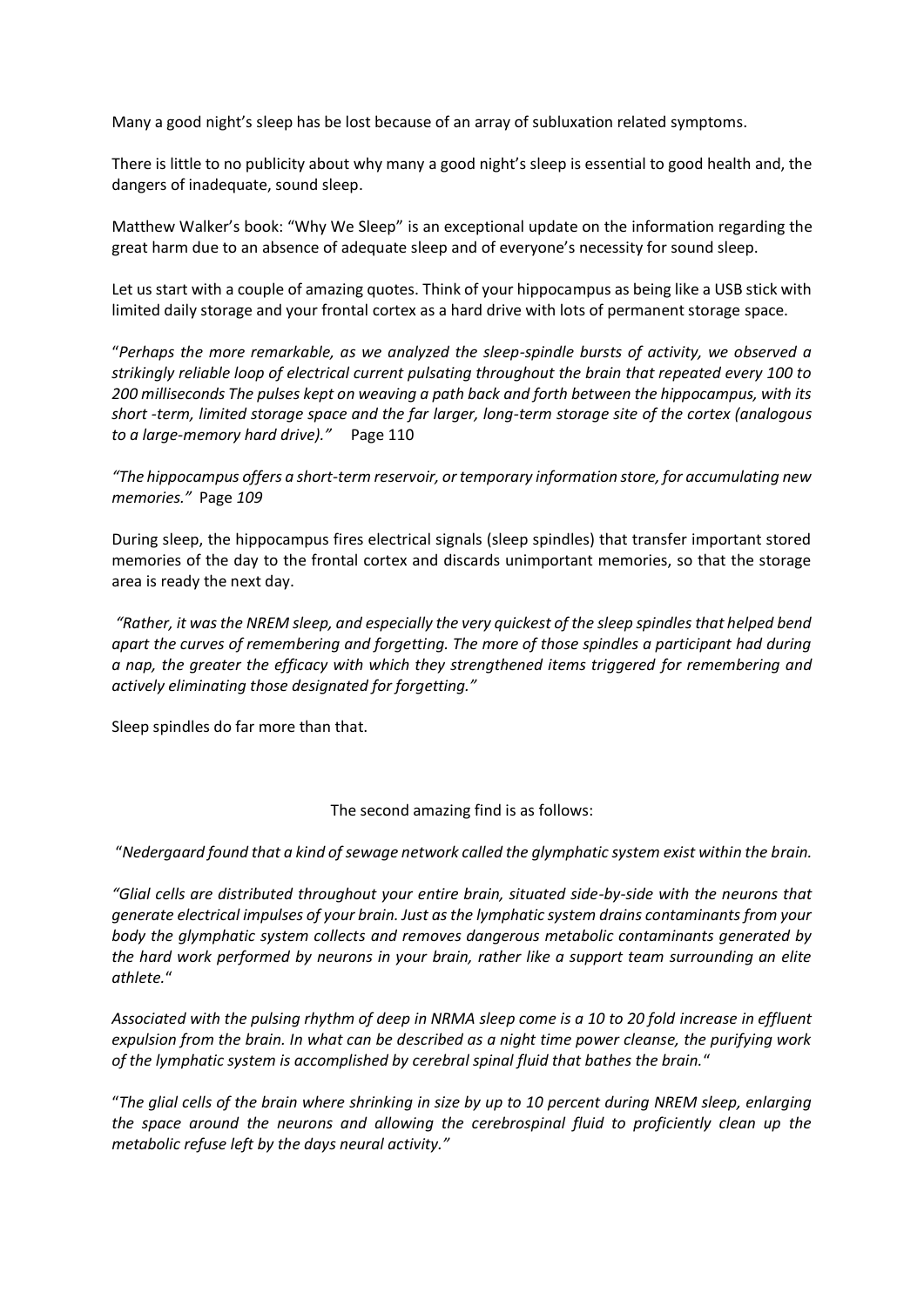Now for a few of the book's great quotables.

The opening page, Sleep.

*"2/3 of adults throughout all developed nations failed to obtain the recommended eight hours of nightly sleep."*

*Routinely sleeping less than six or seven hours a night demolishes your immune system, more than doubling your risk of cancer. Insufficient sleep is a key lifestyle factor determining whether or not you will develop Alzheimer*'*s disease.*

"*The World Health Organisation and the National Sleep Foundation both stipulate an average of eight hours of sleep per night for adults."*

*"The brain is composed of approximately 100 billion neurons." Page 19*

*"Owls are thus forced to burn the proverbial candle at both ends. Greater ill health caused by a lack of sleep therefore befalls owls, including higher rates of depression, anxiety, diabetes, cancer, heart attack and stroke." Page 21*

*"Caffeine is the most widely used in brackets and abused) psycho active stimulant in the world it is the second most traded commodity on the planet after oil." Page 27*

*" You can think of each individual slow wave of NREM sleep as a courier, able to carry packets of information between different anatomical brain sensors."*

*"One benefit of these travelling deep sleep brainwaves is a file transfer process." 52*

This is a very important part of the book. "*Those that abandoned regular siestas went on to suffer a 37% increased risk of death from heart disease across the six year period."* "*The effect was especially strong restraint of in workingmen, where the ensuring mortality risk of not napping increased by well over 60%" 71*

*"Between 20 and 30% of our sleep time is dedicated to REM sleep dreaming."* 72

"*Selectively depriving an infant rat of REM sleep leads to aberrant patterns of neural connectivity, or synaptogenesis in the brain."* "*Moreover rats deprived of capital REM sleep during infancy go on to become socially withdrawn and isolated as adolescence and adults."* 82

"*But alcohol can inflict the same selective removal of REM sleep." "Alcohol is one of the most powerful suppressors of deep sleep that we know of.*" 82

*"Alcohol consumed by a mother readily crosses the placental barrier, and therefore readily infuses her developing fetus."* 82

*"However, the infants of heavily-drinking mothers showed a 200 percent reduction in this measure of vibrant electrical activity relative to the infants born of non-alcohol-consuming mothers. Instead the infants of heavy drinking mothers emitted a brainwave pattern that was far more sedentary in this regard."* 83

*"Alcohol is readily absorbed in a mother's milk*." 84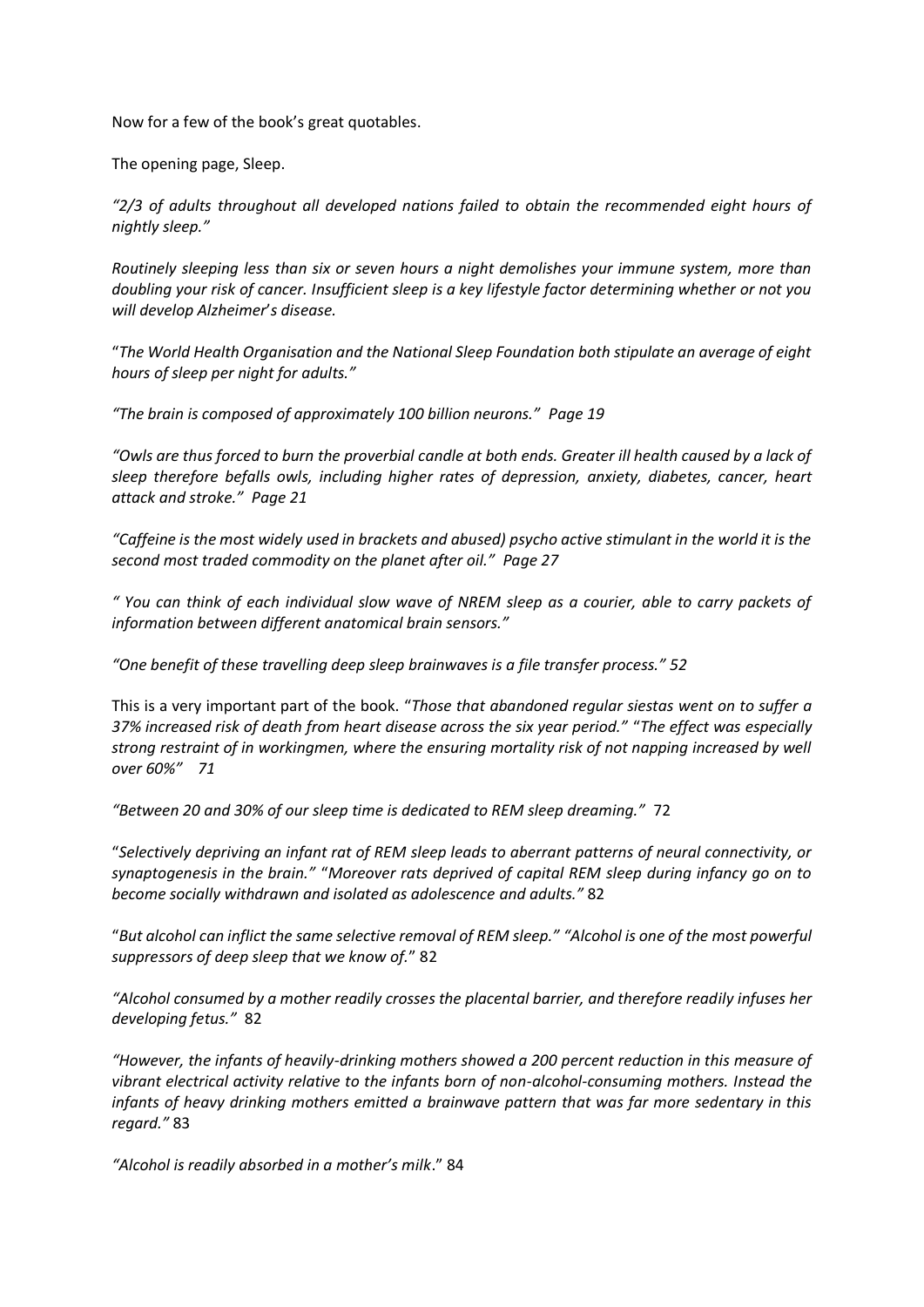*"REM sleep is not optional during early human life, but obligatory."* 85

We know *" only that blocking or reducing capital REM sleep in newborn animals hinders and distort brain development, leading to an adult who is socially abnormal."* 85

*"The lower an older individual's sleep efficiency score, the higher their mortality risk, the worse their physical health, the more likely they are to suffer from depression, the less energy they report, and the lower the cognitive function, typified by forgetfulness."* 97

"*Those who were awake throughout the day became progressively worse at learning, even though their ability to concentrate remained stable (determined by separate attention and response time tests) in contrast, those who napped did markedly better and actually improved in their capacity to memorise facts. "The difference between the two groups at 6 pm was not small a 20% learning advantage for those who slept." 110*

In other words, your brain will continue to improve skill memories in the absence of any further practice. It is really quite magical. Yet, the delayed "off-line" learning occurs exclusively across a period of sleep, and not across equivalent time periods spent awake, regardless of whether the time or awake or time asleep comes first."

Comment: oddly, people are defensive when confronted with the following information about micro sleeps, lasting only a few seconds. *"They are usually suffered by individuals who are currently sleep restricted, defined as getting less than seven hours of sleep a night on a routine basis."* 134

"*Based on epidemiological of studies of average sleep time, millions of individuals unwittingly spend the years of the life in a sub-optimal state of psychological and physiological functioning, never maximizing the potential of mind or body due today blind persistence in sleeping too little." 137*

*" Operating on less than five hours of sleep, your risk of a car crash increases threefold." 138*

*" After 16 hours of sleep being awake the brain begins to fail." "After 10 days of just seven hours of sleep, the brain is dysfunctional as it would be after going without sleep for 24 hours." 140*

"*After ten days of just seven hours sleep, the brain is dysfunctional*." 140

*"Finally, the human mind cannot accurately sense how sleep-deprived it is when sleep deprived."* 140

*" This coming week, more than 2 million people in the US will fall asleep while driving their motor vehicle. That's more than 250,000 every day, with more such events during the week than weekends for obvious reasons." 140*

*"Vehicle actions caused by drowsy driving exceed those caused by alcohol and drugs combined. Drowsy driving is worse than driving drunk." 140*

Explanation: Drunk drivers may react, sleeping drivers do not react to avoid the harm.

*" The most dangerous time of flight is landing —— when the greatest amount of sleeping deprivation has often accrued". 143*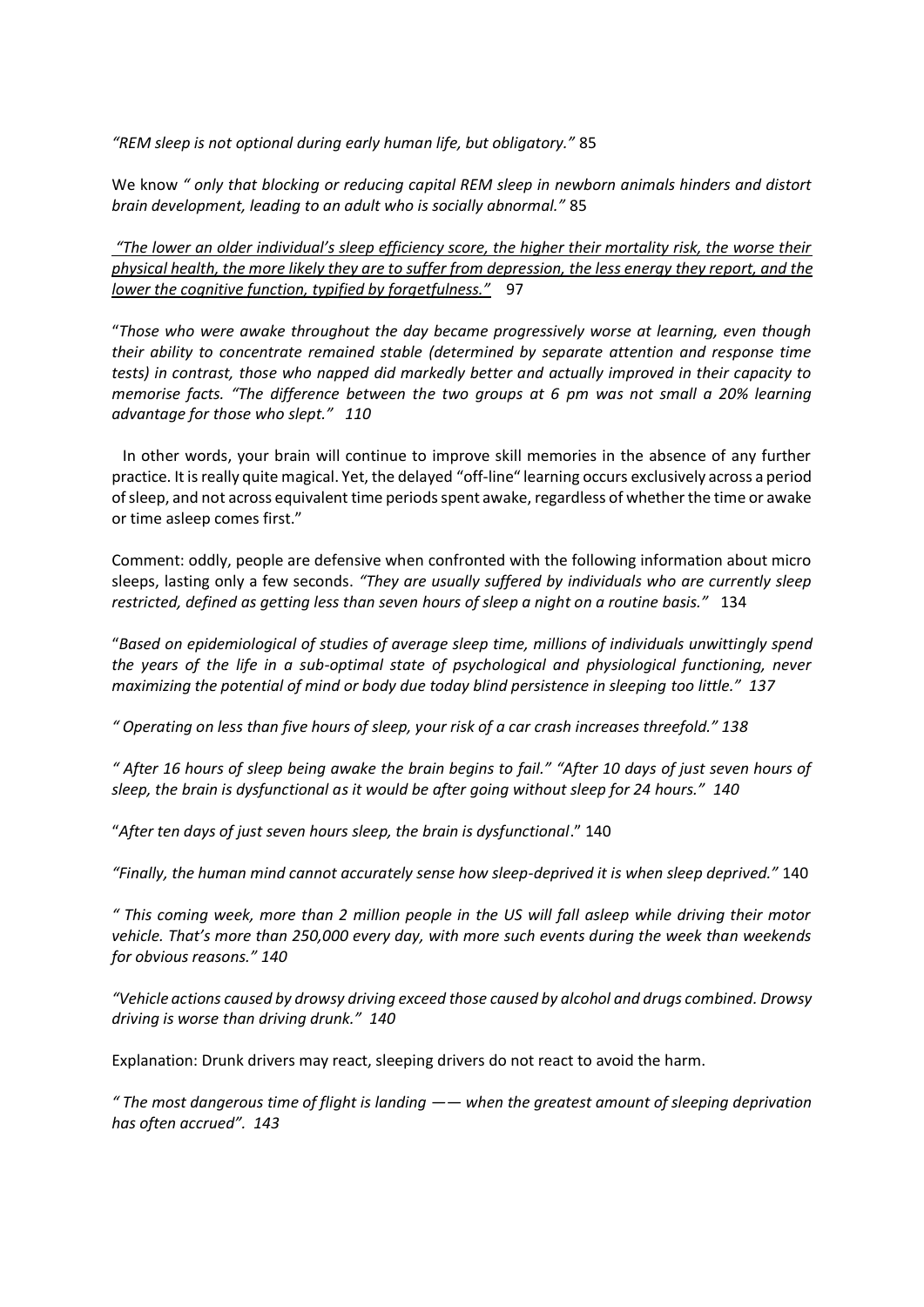*"Studies of adolescence have identified a link between sleep disruption and suicidal thoughts, suicidal suicide attempt, and tragically, suicide completion in the days after." 148*

*"Suicide is the second leading cause of death in young adults in developed nations after car accidents."148* 

"*Relevant from a prevention standpoint, insufficient sleep during childhood significantly predicts early onset of drug and alcohol use in that same child during their later adolescent years, even when controlling for other high-risk traits, such as anxiety, attention déficits, and parental history of drug use." 149*

*"A structure located in the left and right side of the brain call the amygdala – a key hotspot for triggering strong emotions such as anger and rage, and link to the fight or flight response – showed well over a 60% amplification in emotional activity reactivity in the participants who are sleep deprived."*

"*Even the most fundamental units of the learning process – – the production of proteins that form the building blocks of memories within the synapsis – – are stunted by the state of sleep loss*." 155

*" The very latest work of this area has revealed that sleep deprivation even impact the DNA and learning – related genes in the brain cells of the hippocampus itself." 155*

*" In other words, if you don*'*t sleep the very first night after learning, you lose the chance to consolidate the those memories, even if you get lots of in* "*catch up" sleep thereafter*." 157

## SLEEP AND ALZHEIMER'S DISEASE

" *The two most feared diseases throughout developed nations are dementia and cancer. Both are related to inadequate sleep."* 157

"*One in 10 adults over the age of 65 now suffer from Alzheimer's disease."* 157

" *More telling perhaps, is affected sleep disturbance precedes the onset of Alzheimer*'*s disease by several years suggested it may be an early warning sign of the condition, or even contribute to it."* 157

"*From this cascade comes a prediction: Getting too little sleep across the adult life span will significantly raise your risk of developing Alzheimer*'*s disease."* 161

## CANCER, HEART ATTACKS, and a SHORTER LIFE.

"*Widening the lens of focus, there are more than 20 large-scale epidemiological studies that have tracked millions of people over many decades, all of which reported the same clear relationship the shorter you sleep the shorter your life." 164*

"*Progressively shorter sleep was associated with a 45% increased risk of developing and/or dying from coronary heart disease within 7 to 25 years from the start of the study."*165

"*If you were one of the individuals who were obtaining just 5 to 6 hours each night or less, you were 200 to 300% more likely to suffer calcification of your coronary articles over the next five years, relative to those individuals sleeping 7 to 8 hours."* 166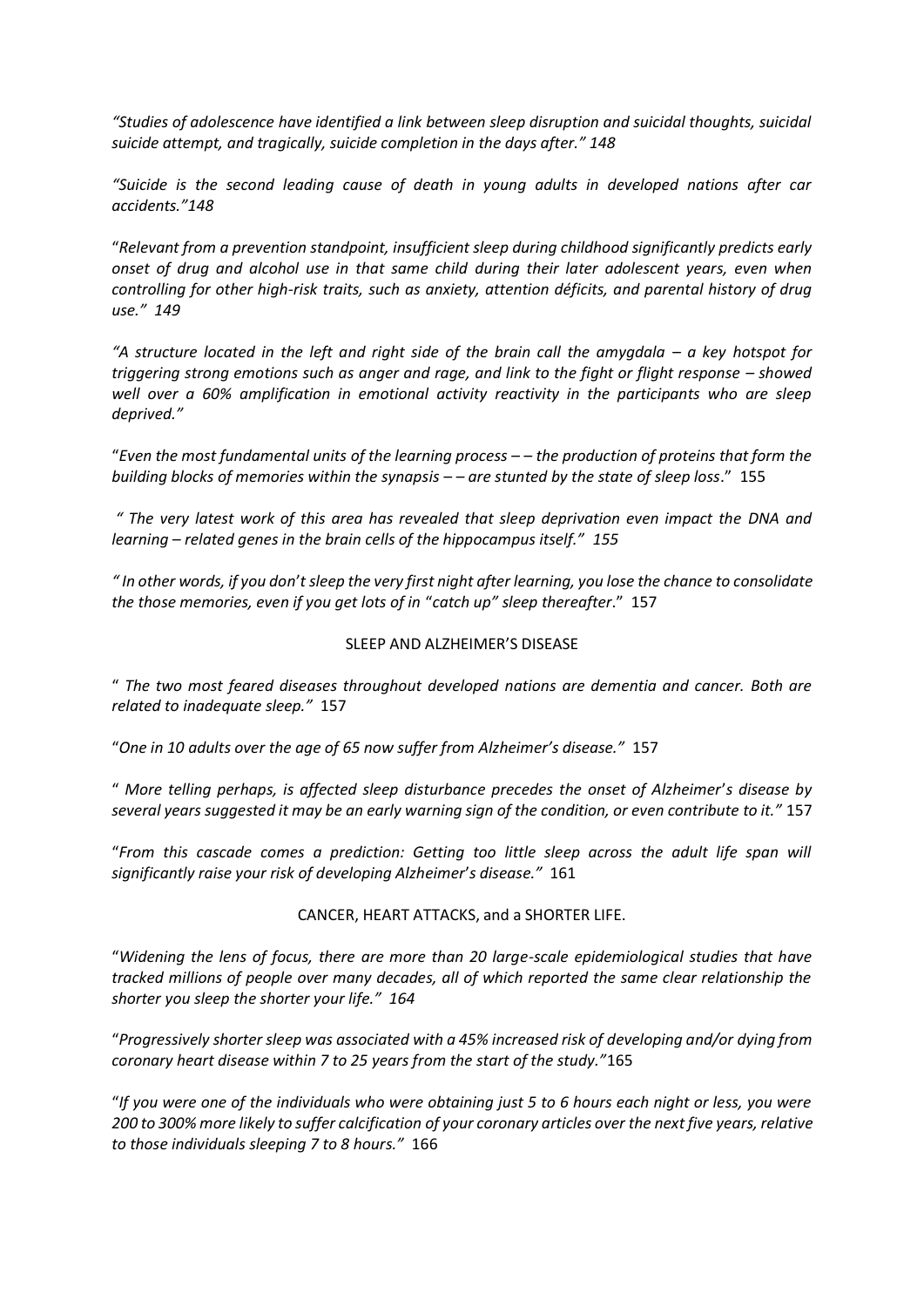"The research groups found a far higher rate of type two diabetes among individuals have reported sleeping less than six hours a night routinely."

*"The global health costs of diabetes is 375 billiona year. That of obesity is more than 2 trillion*." 169

"*Diabetes lops ten years off and individuals life expectancy.*171 "

Comment: this is about research about sleep and appetite.

"*She recognises that more than a third of individuals in industrialized societies sleep lesson 5 to 6 hours a night during the week."* 172

"*At fault where were the two characters, lepton and ghrelin. Inadequate sleep decreased concentrations of the signaling hormone leptin and increased levels of the hunger instigating hormone ghrelin."* 173

"*A sleep deprived body will cry famine in the midst of plenty."* 173

"*Inadequate sleep is the perfect recipe for obesity: greater calorie intake, lower calorie expenditure."* 175

*" The encouraging news is that getting enough sleep will help you control body weight*." 176

"*Epidemiological studies have established people who sleepless are the same individuals who are more likely to be overweight or obese*." 177

*' Three-year-olds sleeping just 10 1/2 hours or less have a 45% increased risk of being obese by age of seven than those who get 12 hours of sleep a night."* 177

*"These under slept men also have significantly smaller testicles than well – rested counterparts."* 179

"*Routinely sleeping less than six hours a night result tonight 20% drop in follicular releasing hormone in women."* 179

"*Natural killer cells are an elite and powerful squadron within the ranks of your immune system*.184 "

" *A single night of four hours of sleep-such as going to bed at 3 am and waking up at 7 am-swept away 70% of the natural killer cells circulating in the immune system*" 184

" *A large European study of almost 25,000 individuals demonstrated that sleeping six hours or less was associated with a 40% increase risk of developing cancer, relative to those sleeping seven hours a night or more."* 184

"*The sleep-deprived mice suffered a 200% increase in the speed and size of the cancer growth, relative to the well-rested group."* 185

*"He found that sleep deprivation will diminish one form of these macrophages called M1 cells, that otherwise help combat cancer."* Page 186

"*Poor sleep quality therefore increases the risk of cancer development and if cancer is established, provides a virulent fertilizer for each rapid and more rapid growth." 186*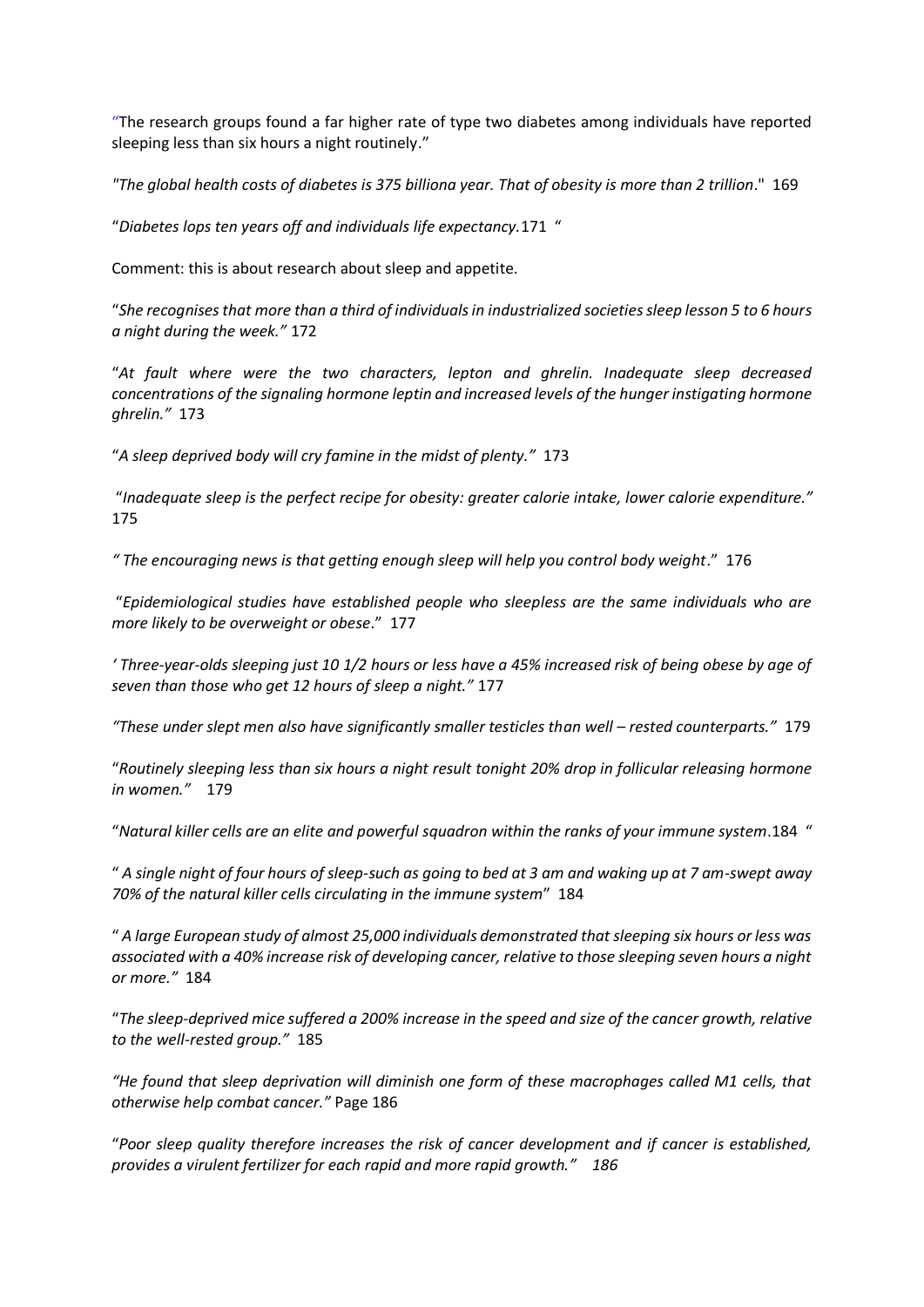*" The World health organisation is officially classified night time shift work as in* "*a probable carcinogen."* 186

## END

## Part 4

The duration of a sleep problem is defined as occurring more than three times a week for three months. 242

*That the "sleep aid" industry, encompassing prescription medications and over-the counter sleep remedies, is worth an astonishing \$30 billion a year in the US.* 243

*" In the good sleepers, the parts of the brain related to inciting emotions (the amygdala) and those linked to the memory retrospection (the hippocampus) quickly ramp down in their levels a of activity as they transition towards sleep, as did basic alertness regions in the brain stem." 245*

"*Sleeping pills, are no longer recommended as the first line treatment approach for insomnia by the American Medical Association."* 246

"*Weak immune systems are unknown consequence of insufficient sleep.*" 262

"*Suprachiasmatic nucleus-the master 24 hour clock of the-brain."* 266

"More than a third of our brain is devoted to processing visual information."

"*That individuals using prescription sleep medication are significantly more likely to die and to develop cancer than those who do not."* 266

"*Individuals taking sleeping pills were significantly more likely to die across the study period (usually a handful of years) than those who were not."* 266

*Those individuals classified as heavy uses, defined as taking more than 132 pills per year, were 5.3 times more likely to die over the study period than matched control participants who were not using sleeping pills."* 287

" *Even very occasional uses - those defined as taking just 18 pills per year-were still 3.6 times more likely to die at some point across the assessment windows the non-users." 287* 

*The World Health Organisation now labels the lack of societal sleep as a global health epidemic. Taken as a whole, one of every two adults across the developed countries (approximately 800 million people) will not get the necessary sleep they need this coming week." 296* 

"*There are now more than 15 such studies from different groups around the world showing high rates of mortality in those who is sleeping pills."*

*Scanning experiments show: the frontal lobe, which is critical for self-control and running in emotional impulses, is taken off-line by a lack of sleep." 301*

"*Employees also win financially when sleep times increase. Those who sleep more earn more money, on average, as economist Matthew Gibson and Jeffrey Shrader discovered when analysing workers and their pay across the United States." 303*